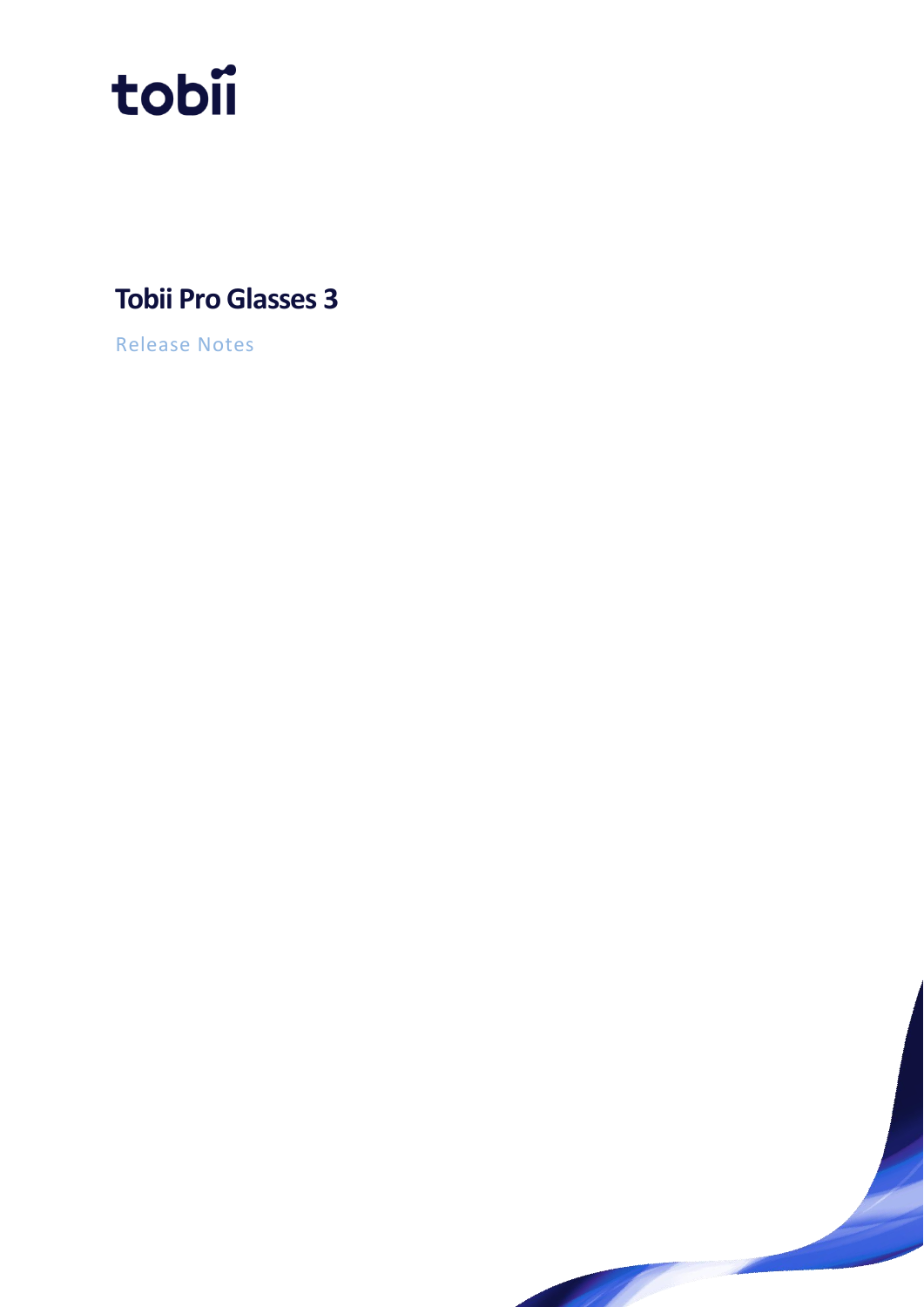

# **Customer release 2022.2**

# **Pro Glasses 3 Controller – desktop**

Version number:

Windows v1.12.11

Mac v1.12.11

## What's New

- Collection of anonymous usage data statistics. This helps Tobii to understand how the product is being used and helps us improve it.
- Option to turn off sharing of anonymous usage statistics in settings
- UI improvements
	- o A warning message is shown when head unit is disconnected
	- o It is now possible to switch recording mode from the new recording dialog
	- o Improved UI for Glasses selection (for users with one pair of Glasses)
	- o Improved UI for Cable (direct) dialog

## Resolved Issues

• General stability improvements

# **Pro Glasses 3 Controller – mobile**

Version number:

# Android v1.12.11

## What's New

- Collection of anonymous usage data statistics. This helps Tobii to understand how the product is being used and helps us improve it.
- Option to turn off sharing of anonymous usage statistics in settings
- UI improvements
	- o A warning message is shown when head unit is disconnected
	- o It is now possible to switch recording mode from the new recording dialog
	- o Improved UI for Glasses selection (for users with one pair of Glasses)
	- o Improved UI for Cable (direct) dialog

## Resolved Issues

• General stability improvements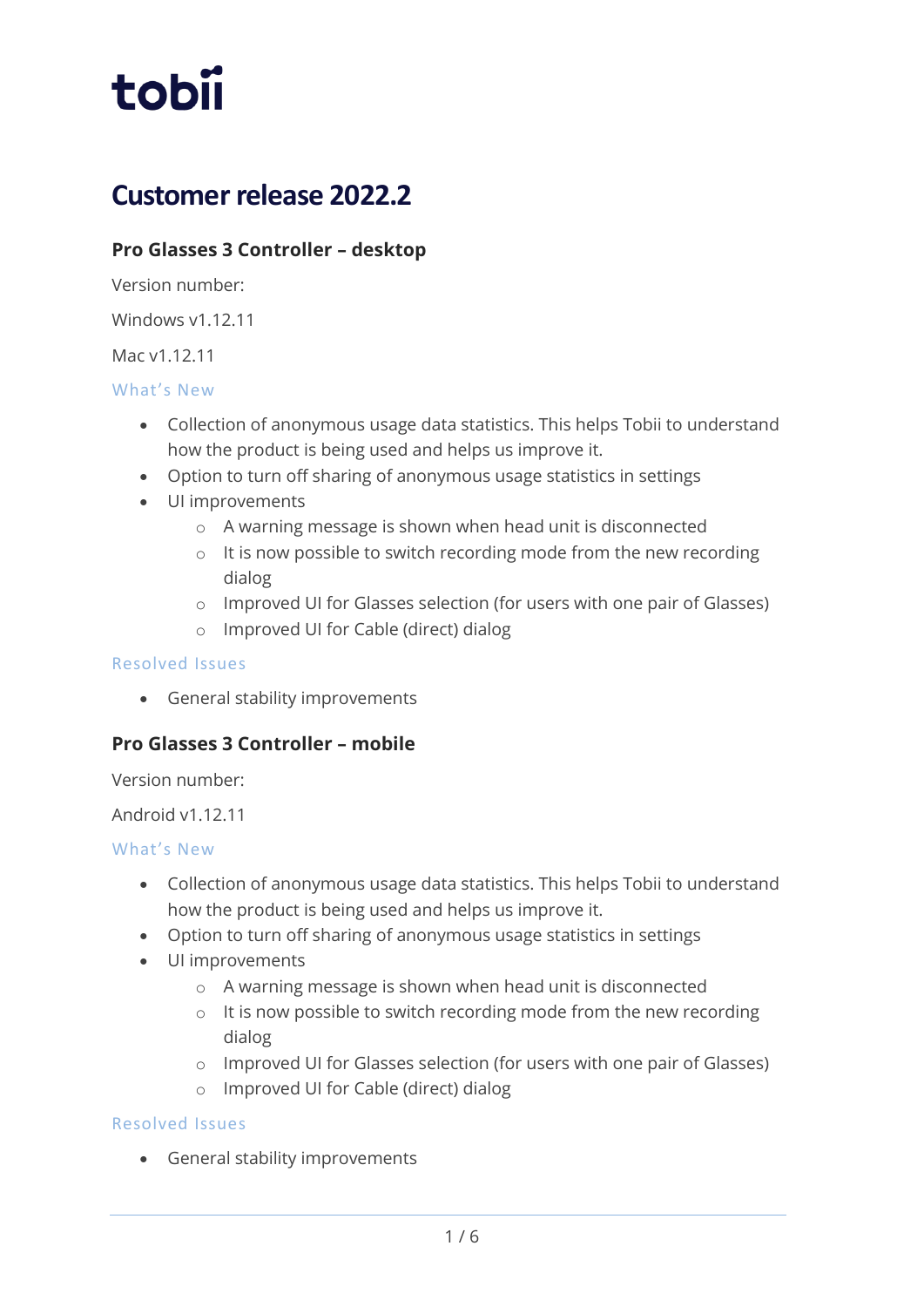

# **Pro Glasses 3 - Firmware**

Version number 1.28.1

What´s New

• Improved eye tracking performance

## Resolved Issues

- Reduced the risk of dropped gaze samples due to CPU overload by optimizing the CPU processing.
- General stability improvements

# **Customer release 2022.1**

# **Pro Glasses 3 Controller – desktop**

Version number:

Windows v1.11.6

Mac v1.11.6

#### What's New

- Download recordings with gaze overlay to your device. (Only available for recordings made in "video mode")
- Leave feedback about your experience with Tobii Pro Glasses 3 directly from the application.
- Support for Windows 11

#### Resolved Issues

• General stability improvements

# **Pro Glasses 3 Controller – mobile**

Version number:

Android v1.11.6

What's New

- Download recordings with gaze overlay to your device. (Only available for recordings made in "video mode")
- Leave feedback about your experience with Tobii Pro Glasses 3 directly from the application.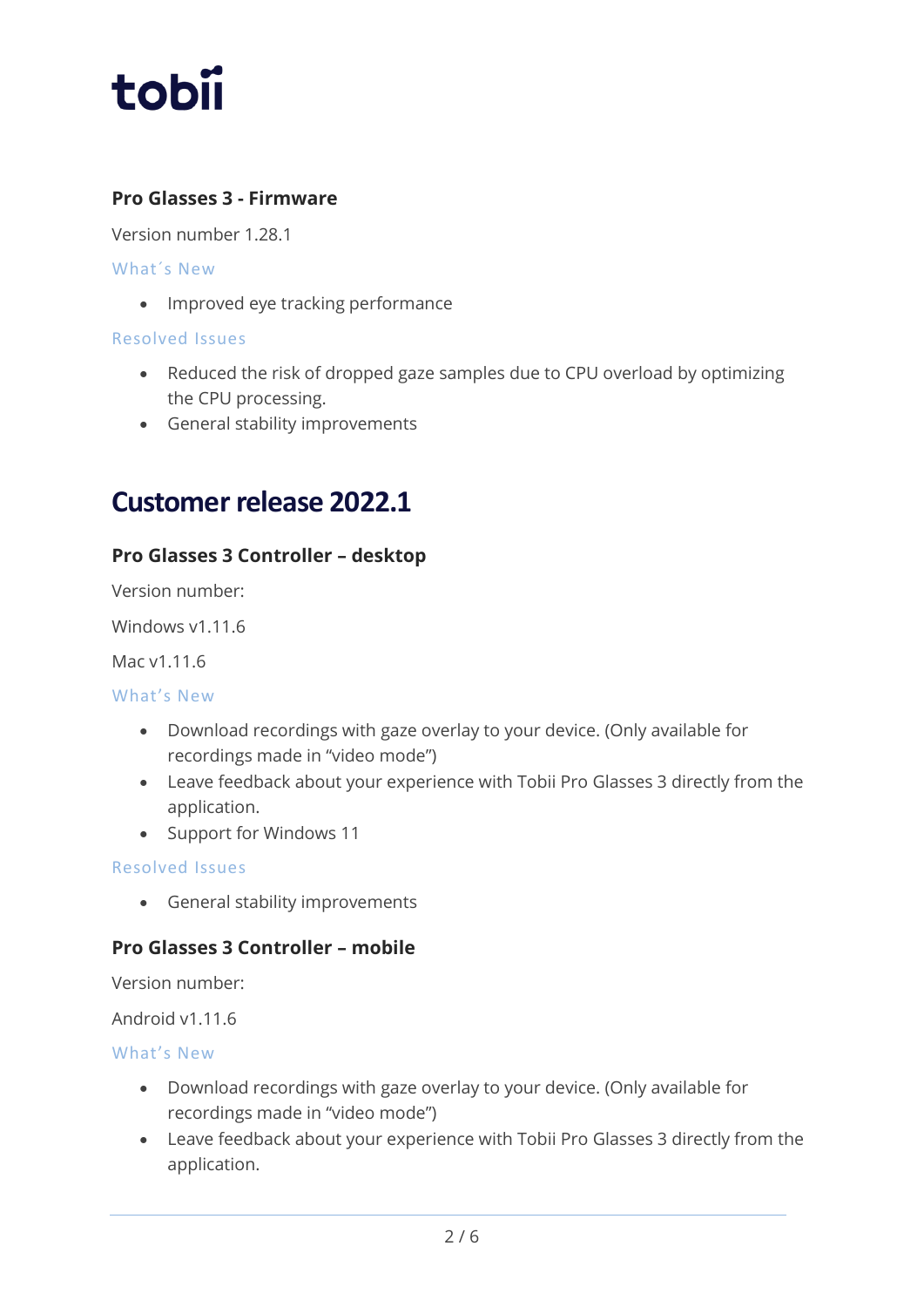

• Support for Android 12

## Resolved Issues

• General stability improvements

# **Pro Glasses 3 - Firmware**

Version number 1.26

## What's New

- Improved eye tracking algorithm that improves the performance in general and in scenarios that generates smaller pupil sizes in particular.
- Improvement to 100Hz mode computation that reduces frame-to-frame jitter in the data output.

### Resolved Issues

• General stability improvements

# **Customer release 2021.4**

# **Pro Glasses 3 Controller – desktop**

Version number:

Windows v1.9.4

Mac v1.9.4

#### What's New

- It is now possible to change the language in the Controller application to Japanese and Chinese
- Participant audio is now available in live view and can be toggled on and off

## Resolved Issues

• Fixed a bug where Controller showed wrong SD card time when exceeding 24 hours.

# **Pro Glasses 3 Controller – mobile**

Version number:

Android v1.9.4

#### What's New

• It is now possible to change the language in the Controller application to Japanese and Chinese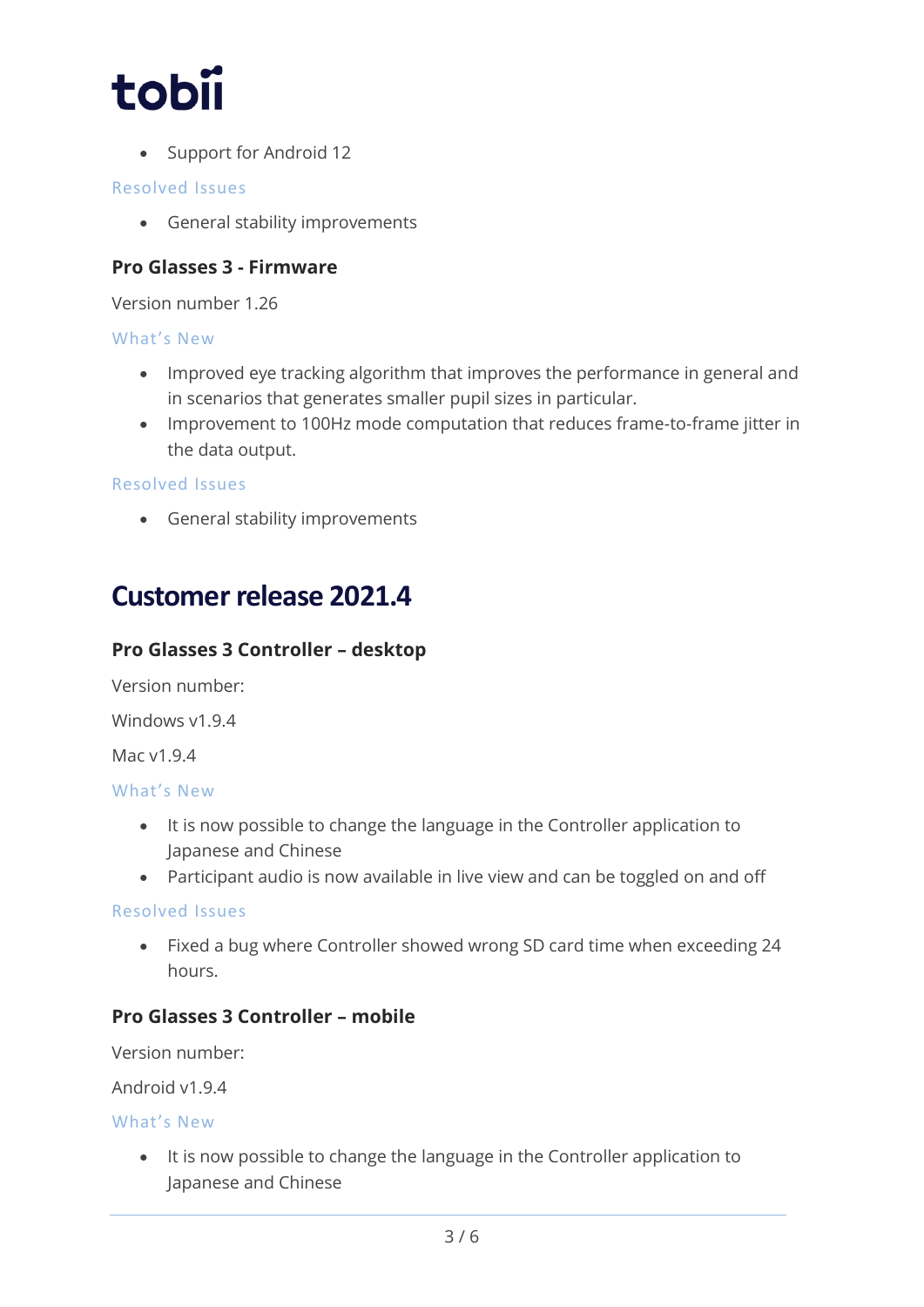

• Participant audio is now available in live view and can be toggled on and off

## Resolved Issues

• Fixed a bug where Controller showed wrong SD card time when exceeding 24 hours.

## **Pro Glasses 3 - Firmware**

Version number 1.23.1

### Resolved Issues

- Fixed a bug that could cause Video Mode recordings to look choppy when streaming over Wi-Fi
- General stability improvements

# **Customer release 2021.3**

# **Pro Glasses 3 - Firmware**

Version number 1.21.2

#### What's New

- Significant improvements to eye tracking performance and stability
- Glasses 3 now automatically reconnects to the latest used Wi-Fi after reboot

## Resolved Issues

- General stability improvements and minor bug fixes
- On Windows, Glasses 3 Access Point now only prompts for password instead of pin.

# **Pro Glasses 3 API**

## Resolved Issues

- Fixed issue where invalid handling of WebRTC "start" action and deleting a WebRTC-object immediately after creating it caused crashes.
- Default Access Point and Wi-Fi configuration cannot be deleted anymore

# **Customer release 2021.2**

# **Pro Glasses 3 Controller – desktop**

Version number: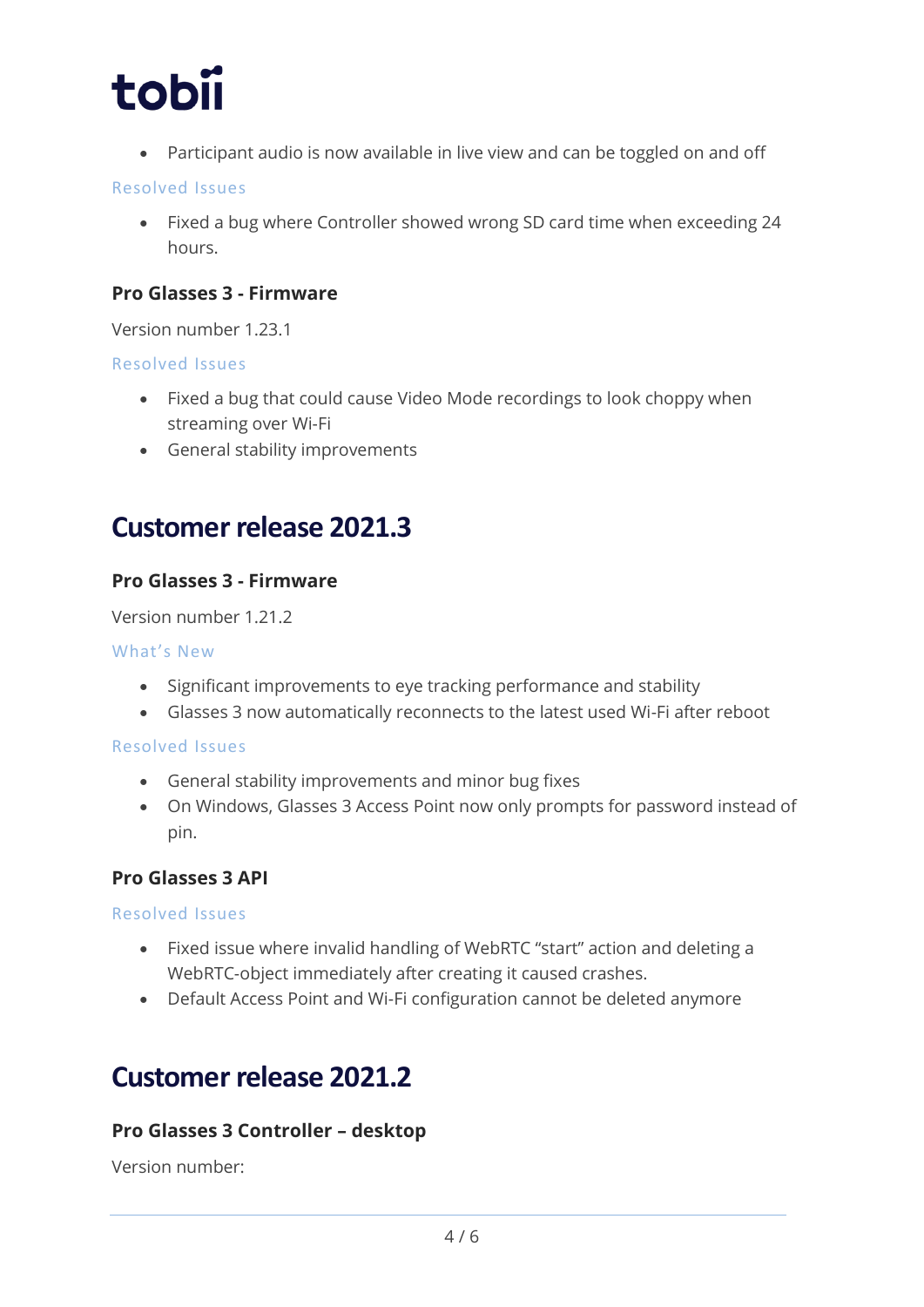

Windows v1.7.4

Mac v1.7.4

# What's New

- Introducing a new recording mode that directly saves video with gaze overlay to SD-card. Please note: Recordings in the new video mode are not compatible with Tobii Pro Lab or other analysis software.
- Audio feedback for successful and failed calibration
- Introducing Mac support (macOS Big Sur)

# **Pro Glasses 3 Controller – mobile**

Version number:

Android v1.7.3

What's New

- Introducing a new recording mode that directly saves video with gaze overlay to SD-card. Please note: Recordings in the new video mode are not compatible with Tobii Pro Lab or other analysis software.
- Audio feedback for successful and failed calibration

# **Customer release 2021.1**

# **Pro Glasses 3 Controller – desktop**

Version number:

Windows v1.5.9

## What's New

• Pro Glasses 3 can now be connected directly through an ethernet cable to a Windows computer.

#### Improvements

• Improved UI for recording info dialogue.

## Resolved Issues

• Fixed a bug where the calibration button was available for disconnected Pro Glasses 3.

# **Pro Glasses 3 Controller – mobile**

Version number: